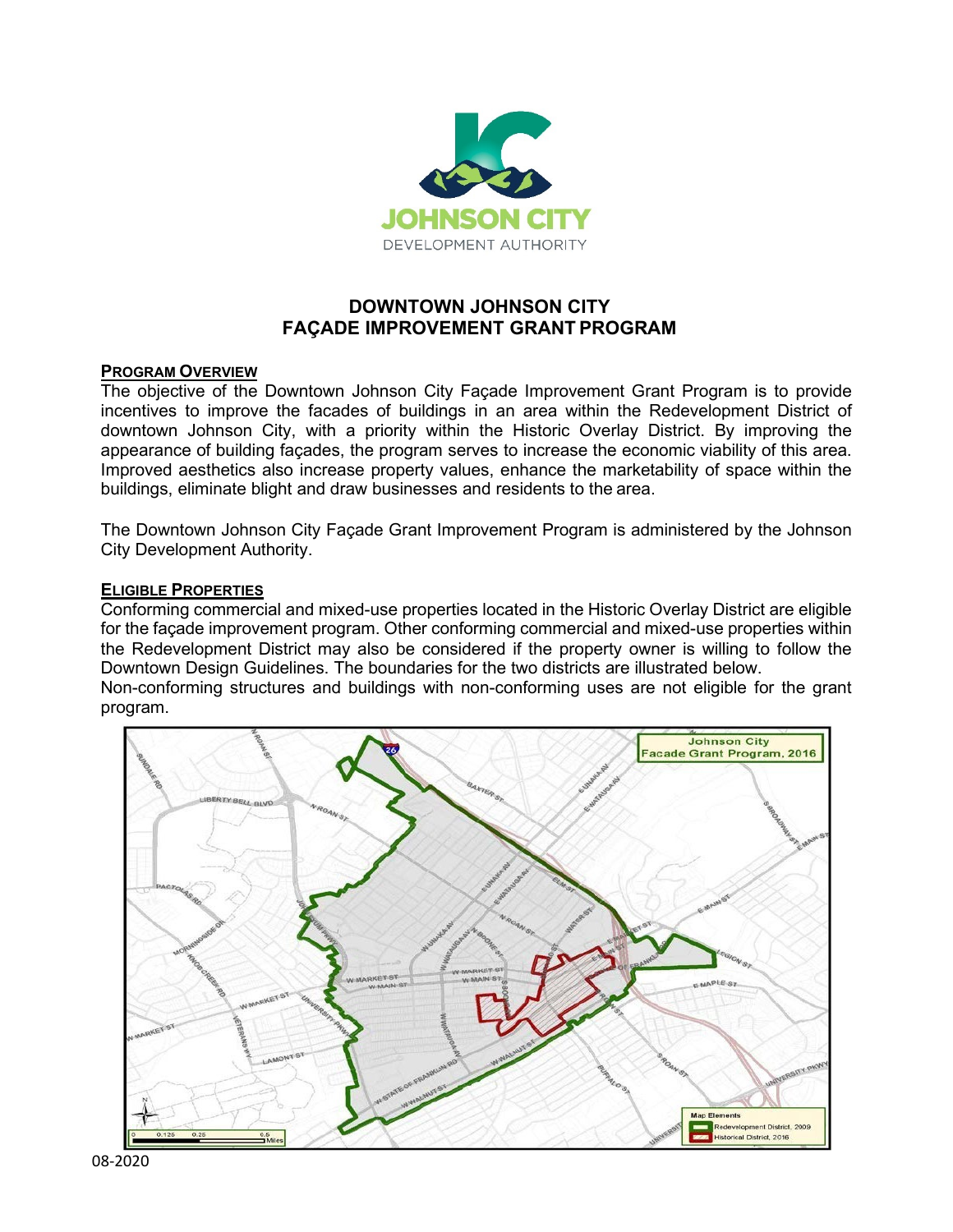#### **ELIGIBILITY**

In order to be eligible for a facade grant, applicants must receive a Certificate of Appropriateness from the City's Historic Zoning Commission or receive preapproval from the City's Planning Division staff. In addition to design criteria, the Planning Division will determine if the use of the building conforms to the use requirements for the zoning district in which the property is located. Furthermore, the application must submit their proposed renovations to the JCDA and receive approval prior to commencing the renovations.

The level of funding for each grant will be based upon the availability of funds and the impact of the project upon the Redevelopment District. Eligible properties will be considered for reimbursement at 50% of the costs of renovations associated with eligible facade improvements to the primary facade of the building and 25% of the costs of renovations on side of the buildings that are street facing.

Re-imbursement will be capped at \$5,000 per application for eligible facade improvements to singlefaced buildings. For buildings with multiple street facing facades, up to an additional \$2,500 may be awarded. Larger grants may be awarded for projects that show substantial economic impact, including job creation and sales tax generation in the downtown area. Grants will be evaluated and awarded on a case-by-case basis.

#### **Additional eligibility requirements:**

- Applicants must be current on all taxes, mortgages, and insurance for the proposed project site.
- Property owners who are licensed general contractors must provide a second quote from a licensed contractor in order to be eligible.
- Projects that have been approved but have failed to commence within six (6) months of the approval date shall have to reapply.

#### **Examples of eligible activities:**

- Masonry repairs and repointing bricks;
- Repair/replace/preserve historically significant architectural details:
- Storefront reconstruction;
- Removal of false façade;
- Cornice repair;
- Exterior painting and stucco;
- Awnings and canopies;
- Window and door repair or replacement;
- Permanent exterior lighting;
- Repair/replacement of gutters and down spouts;
- Visible roof repairs in conjunction with structural improvements;
- Decking and stairs; and
- Visible electrical, mechanical equipment enclosures

#### **Examples of activities not eligible:**

- Improvements made prior to the grant approval;
- Landscaping;
- Non-visible roofing;
- Parking lots;
- Signage or billboards;
- Interior renovation;
- Temporary, portable or non-permanent improvements;
- New construction: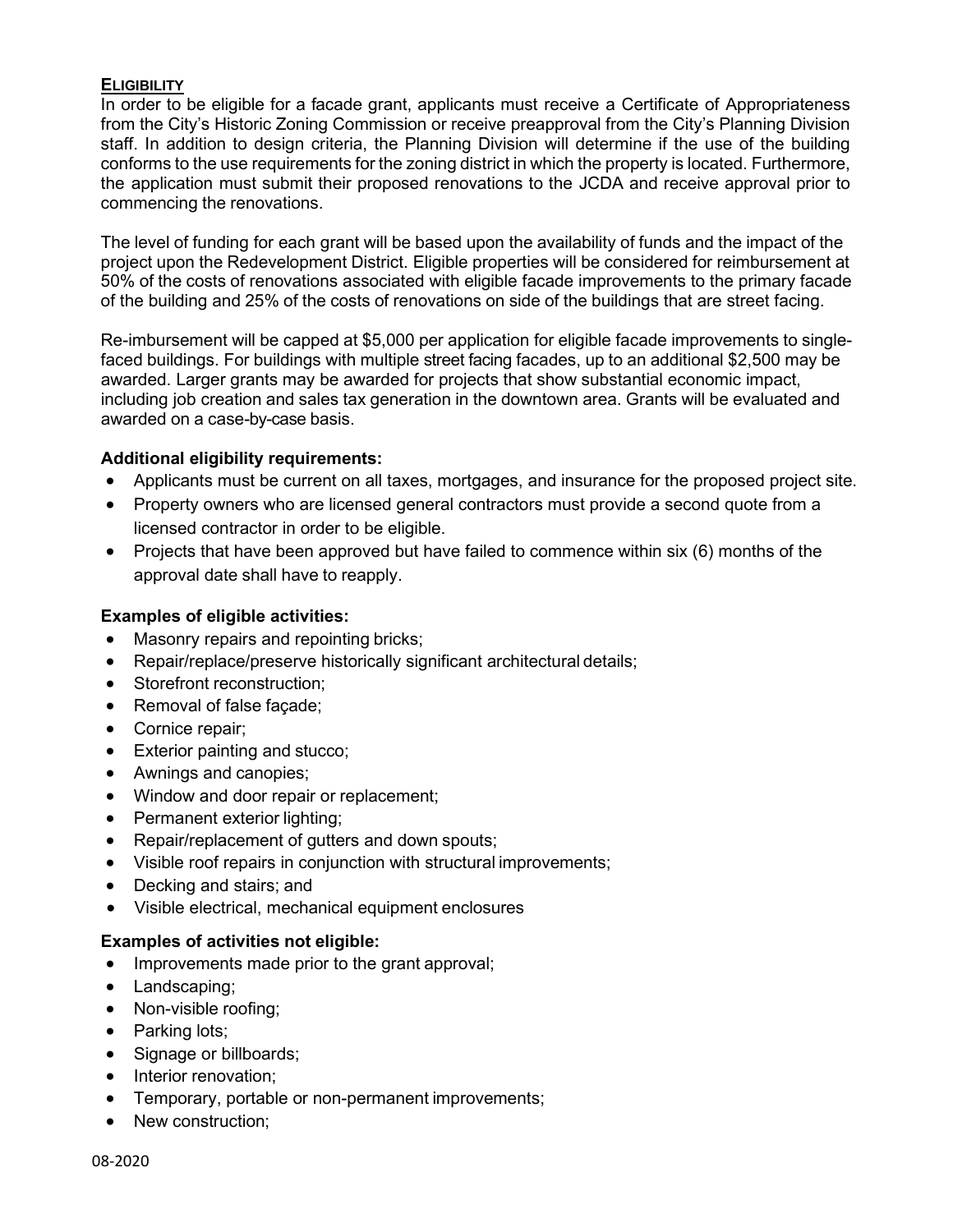- Property acquisition;
- Expansion of building area;
- Conversion of use;
- Working capital;
- Labor completed by property/business owner unless supported by second quote
- Refinance of existing debt;
- Payment of delinquent taxes;
- Design and architectural fees.

#### **DESIGN GUIDELINES**

**Johnson City's Downtown Historic District Design Guidelines** were created to assure that the appropriateness of any proposed work is compatible with the affected building's original appearance and with other area buildings within the Downtown Historic District. Those design guidelines can be accessed here:

[https://www.johnsoncitytn.org/document\\_center/Development%20Services/Planning/HISTORIC/Gui](https://www.johnsoncitytn.org/document_center/Development%20Services/Planning/HISTORIC/Guidelines/downtown_design_guidelines.pdf) [delines/downtown\\_design\\_guidelines.pdf](https://www.johnsoncitytn.org/document_center/Development%20Services/Planning/HISTORIC/Guidelines/downtown_design_guidelines.pdf)

All façade grant applicants **must follow** the Downtown Design Guidelines and receive a Certificate of Appropriateness, unless otherwise approved by the Development Services Department of the City of Johnson City.

#### **PROGRAM GUIDELINES AND TIMELINE**

- A. Applicants will submit the following to the Johnson City Development Authority for approval prior to purchase of materials or commencement of work:
	- 1. Completed application form;
	- 2. Proof of property ownership;
	- 3. Detailed cost estimates/bids for proposed improvements. All work must be completed by licensed contractors, legally operating in the City of Johnson City.
	- 4. Photographs of existing structure identifying areas to be renovated;
	- 5. If non-structural changes are proposed, a sketch or drawing to explain the changes;
	- 6. If structural changes of the building are proposed, stamped architectural or engineering plans must be submitted;
	- 7. Specifications of material used;
	- 8. Proof that all taxes, insurance, and mortgage payments are current;
	- 9. Certificate of Appropriateness / Approval from Development Services
- B. The Downtown Johnson City Façade Improvement Grant Program will operate on a quarterly grant cycle. Applications will be accepted on a rolling basis beginning July 1 and accepted applicants will be notified of their grant award the following month.

#### **All proposed work must be able to be completed within 6 months of grant award, unless JCDA approves a longer timeline.**

- C. The JCDA shall approve or deny the application based on adopted criteria and priorities:
	- Monetary investment by the building/business owner
	- Potential economic impact regarding increase in employment, increase in sales tax and/or increase in property value
	- Architectural significance of improved façade
	- Evaluation of proposed façade plans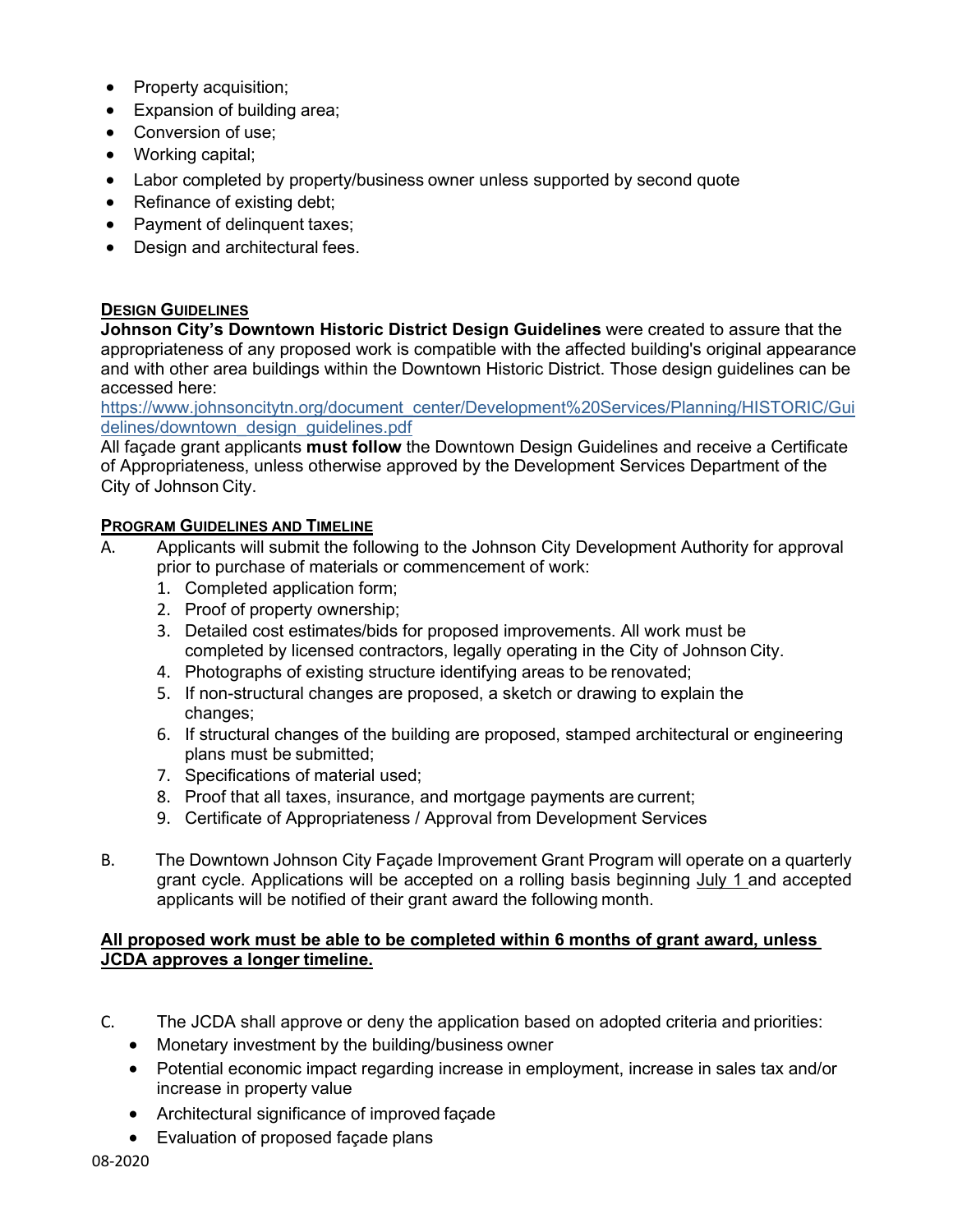In the case of the necessity of emergency repairs, the JCDA Board may waive certain provisions of the established criteria or process based on a recommendation of the JCDA Executive Committee and documentation of the necessity of emergency repairs undertaken by the applicant.

D. **All work must meet city building codes and historic zoning requirements.** Information on the HZC can be found here:

[https://www.johnsoncitytn.org/government/development\\_services\\_dept/historic\\_preservatio](https://www.johnsoncitytn.org/government/development_services_dept/historic_preservation/index.php) [n/index.php](https://www.johnsoncitytn.org/government/development_services_dept/historic_preservation/index.php)

Applicants are responsible for obtaining all permits before beginning any work. Any and all changes in the scope of work from the approved application must be resubmitted to the JCDA for approval prior to any work commencing or it will not be reimbursed. Change orders will be initiated through the JCDA. Bid additions and/or deletions must be approved prior to initiating any work changes.

E. Project Sign

Recipients of grant monies from the Downtown Johnson City Façade Improvement Grant Program shall agree to display, during the rehabilitation process, a sign identifying the project as a recipient of financial assistance from the JCDA. The JCDA will furnish the sign at its expense.

- F. When the work is completed:
	- Provide to the JCDA photographs of all completed work;
	- Submit to the JCDA all receipts and/or canceled checks as proof that materials and contracted improvements have been paid for. This shall include an affidavit certifying that all of the suppliers and contractors have been paid and that there are no liens on the project. All paid receipts must include name, address, phone number, and license number of the contractor. The JCDA reserves the right to verify all costs associated with renovation work for which reimbursement is requested; and
	- Request an inspection by the City of Johnson City Development Services Department and JCDA staff to ensure that all work conforms to the work proposed and is completed as approved.

#### **PAYMENT PROCEDURES:**

Reimbursements - all assistance is on a reimbursement basis following completion of the project. Projects must be completed within six months of the start of construction, unless JCDA approves a longer timeline. All work must be performed in a professional and workman-like manner. The JCDA reserves the right to withhold reimbursement payment should the final inspection by the City of Johnson City Development Services Department reveal that the work performed was not completed in a professional and workman-like manner and/or has not successfully passed all applicable inspections.

#### **TAX INCREMENT FUNDING REQUIREMENTS:**

For any Façade Improvement Grant for which funding is provided from the incremental tax revenues received by JCDA for properties with the Redevelopment District, the applicant shall also comply with the following:

1. Not discriminate upon the basis of race, color, creed, sex, handicap or national origin in the sale, lease or rental, or in the construction of the facade improvements on the applicant's property.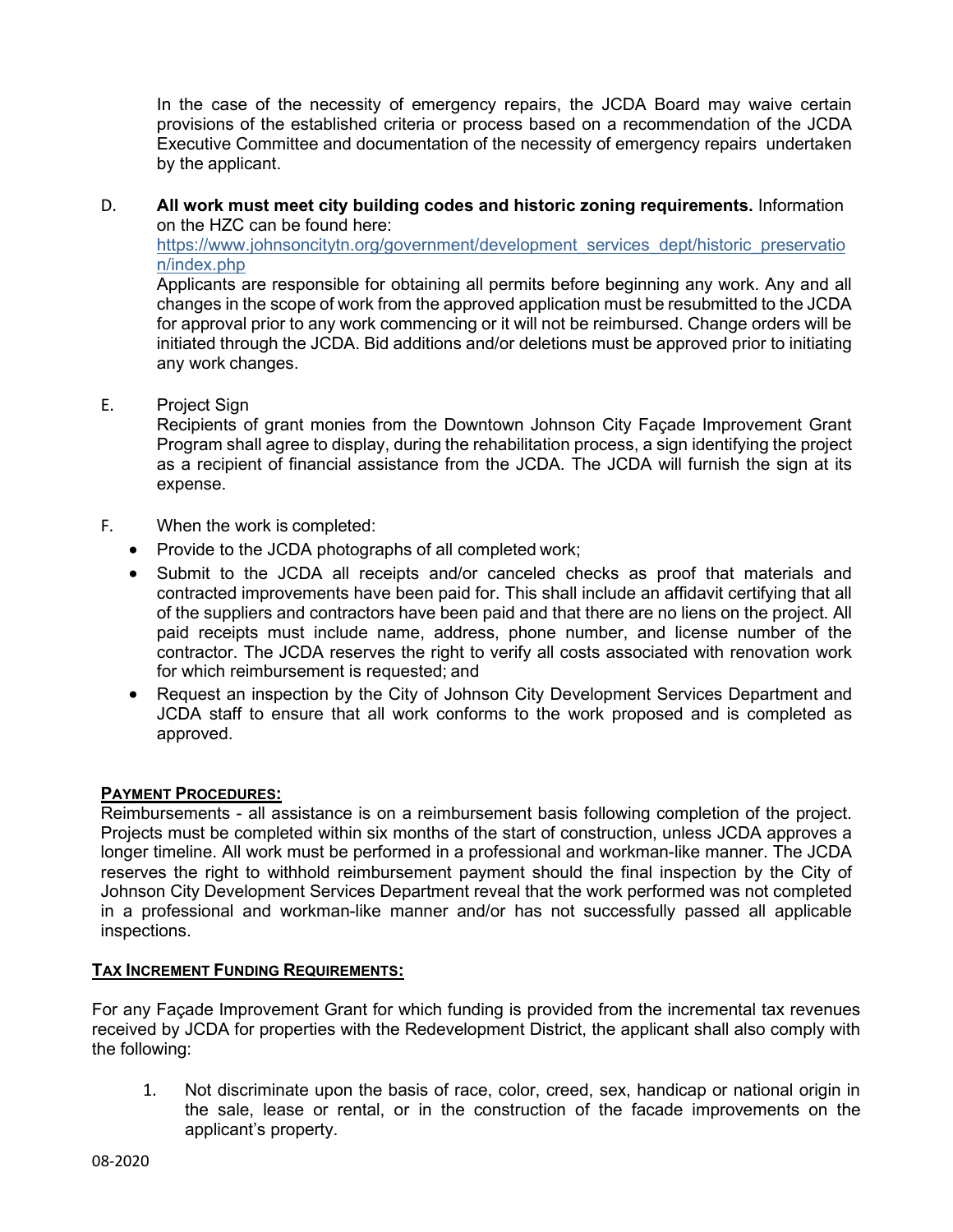2. Avoid any use of the applicant's property and improvements thereon which is not in compliance with the Redevelopment Plan.

In the event the applicant fails to comply with the Tax Increment Funding Requirements, then, upon receipt of a written demand from the JCDA, the applicant shall be obligated to repay the grant to JCDA within thirty (30) days of the receipt of the demand.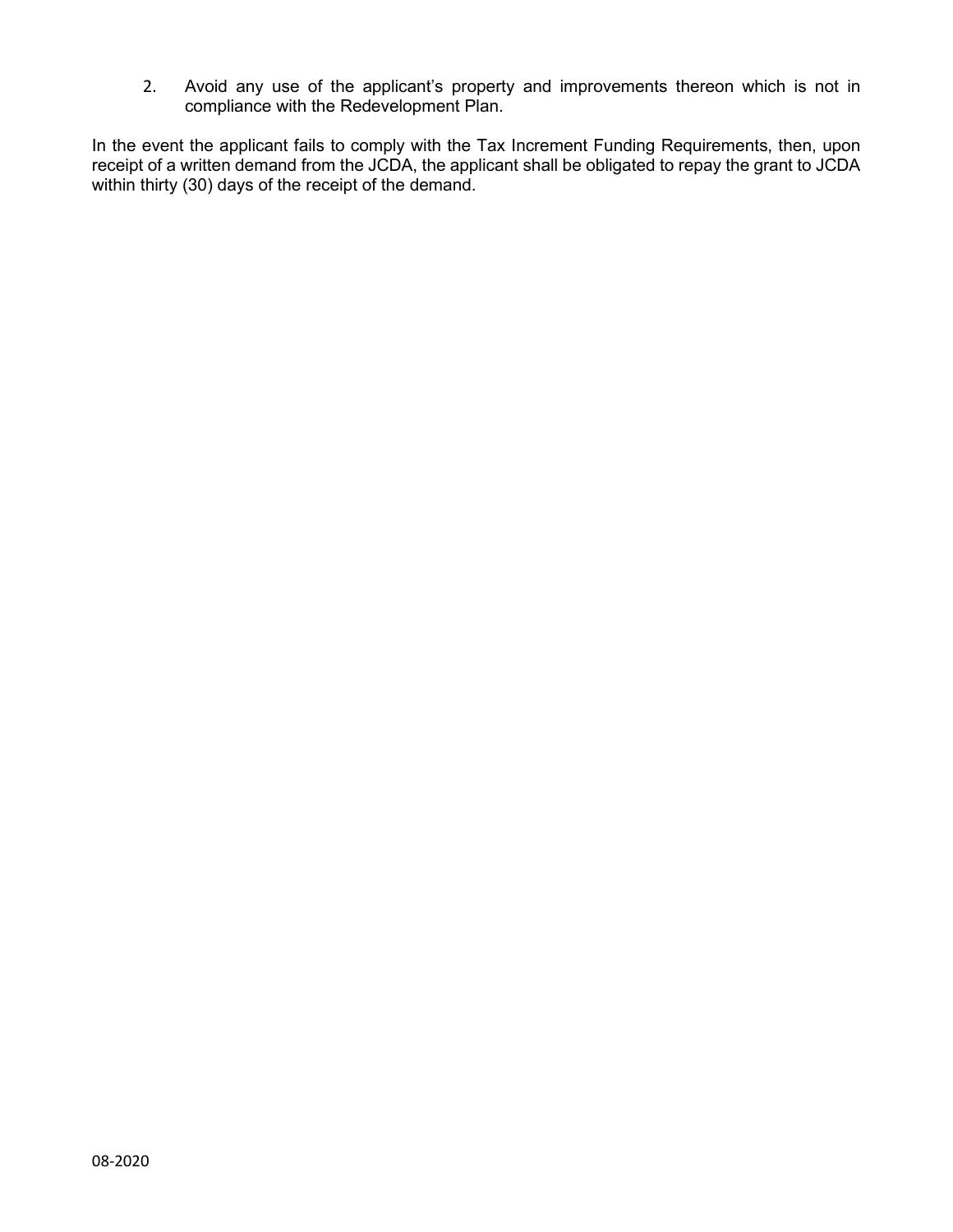

# **Downtown Johnson City Façade Improvement Grant Program Application**

# **Applicant Information**

| Name of Applicant and Project Name of Applicant and Project                                                                                                                                                                                                                                                                                                                                                                                                                                                                                                                                                                                                                                                              |  |  |  |
|--------------------------------------------------------------------------------------------------------------------------------------------------------------------------------------------------------------------------------------------------------------------------------------------------------------------------------------------------------------------------------------------------------------------------------------------------------------------------------------------------------------------------------------------------------------------------------------------------------------------------------------------------------------------------------------------------------------------------|--|--|--|
| Address of Applicant: <u>Address</u> of Applicant:                                                                                                                                                                                                                                                                                                                                                                                                                                                                                                                                                                                                                                                                       |  |  |  |
| Telephone number and cell number of Applicant: _________________________________                                                                                                                                                                                                                                                                                                                                                                                                                                                                                                                                                                                                                                         |  |  |  |
|                                                                                                                                                                                                                                                                                                                                                                                                                                                                                                                                                                                                                                                                                                                          |  |  |  |
|                                                                                                                                                                                                                                                                                                                                                                                                                                                                                                                                                                                                                                                                                                                          |  |  |  |
| Age of building being considered for renovation: _______________________________                                                                                                                                                                                                                                                                                                                                                                                                                                                                                                                                                                                                                                         |  |  |  |
| Type of work (itemized with cost proposal for each work element) to be completed:                                                                                                                                                                                                                                                                                                                                                                                                                                                                                                                                                                                                                                        |  |  |  |
|                                                                                                                                                                                                                                                                                                                                                                                                                                                                                                                                                                                                                                                                                                                          |  |  |  |
|                                                                                                                                                                                                                                                                                                                                                                                                                                                                                                                                                                                                                                                                                                                          |  |  |  |
| Amount of funding requested by the JCDA to complete work: ______________________                                                                                                                                                                                                                                                                                                                                                                                                                                                                                                                                                                                                                                         |  |  |  |
| <b>Required Attachments Checklist:</b><br>$\Box$ Completed application form.<br>$\Box$ Proof of property ownership, or permission from owner of the property.<br>$\Box$ Proof that all taxes, insurance, and mortgage payments are not delinguent.<br>$\Box$ Work write-up with specific work items and costs listed.<br>$\Box$ Photographs of existing structure identifying areas to be renovated.<br>$\Box$ If non-structural changes are proposed, a sketch or drawing to explain the<br>changes.<br>$\Box$ If structural changes of the building are proposed, architectural or engineering<br>plans must be submitted.<br>$\square$ Specifications of material used.<br>□ Approval from Historic Zoning Committee. |  |  |  |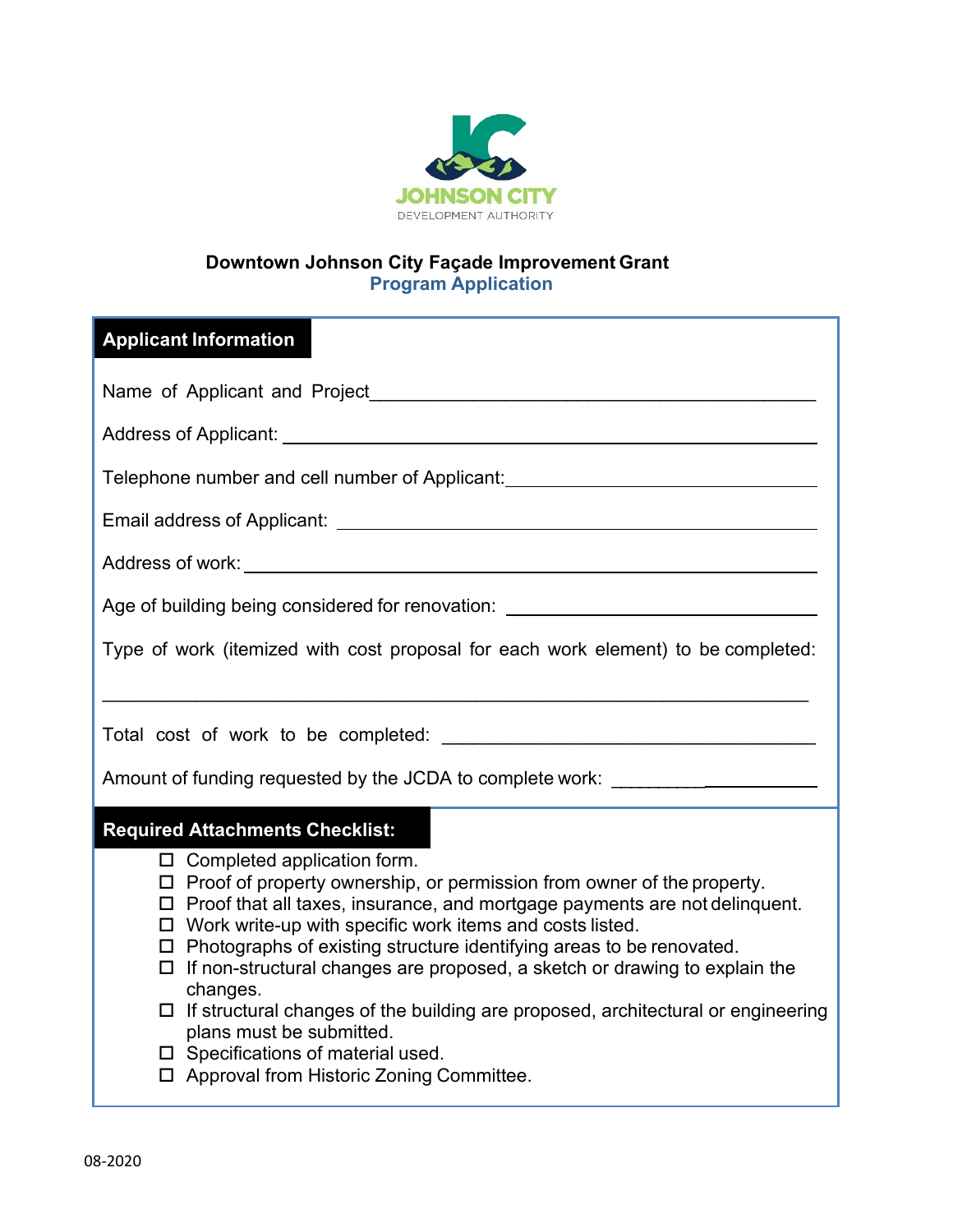### **Applicant Agreement:**

I, the applicant, agree that the Johnson City Development Authority (JCDA) shall approve or deny the application and/or grant based on adopted criteria and priorities. I have received and reviewed the Downtown Johnson City Façade Improvement Grant Program document and will comply with the Grant Program criteria and if applicable, the Tax Increment Funding Requirements. I understand that this grant is a reimbursement grant after work has been completed according to the above description.

All work must meet Johnson City building codes and applicants are responsible for obtaining all permits before beginning any work. Any and all changes in the scope of work that may arise during the renovation process must be approved by the JCDA prior to any work initiated or completed.

## **JCDA Approval:**

| <b>Action Taken</b>                       | <b>JCDA Staff Signature</b> | Date |  |  |
|-------------------------------------------|-----------------------------|------|--|--|
|                                           |                             |      |  |  |
| Property is within the Historic District: |                             |      |  |  |
| Date approved by JCDA:                    |                             |      |  |  |
| Amount of Grant Approved:                 |                             |      |  |  |

# **Submit application by mail or email to:**

 Dianna Cantler 207 N. Boone Street, Suite 23 Johnson City Development Authority Johnson City, TN 37604 Cantler@DowntownJC.com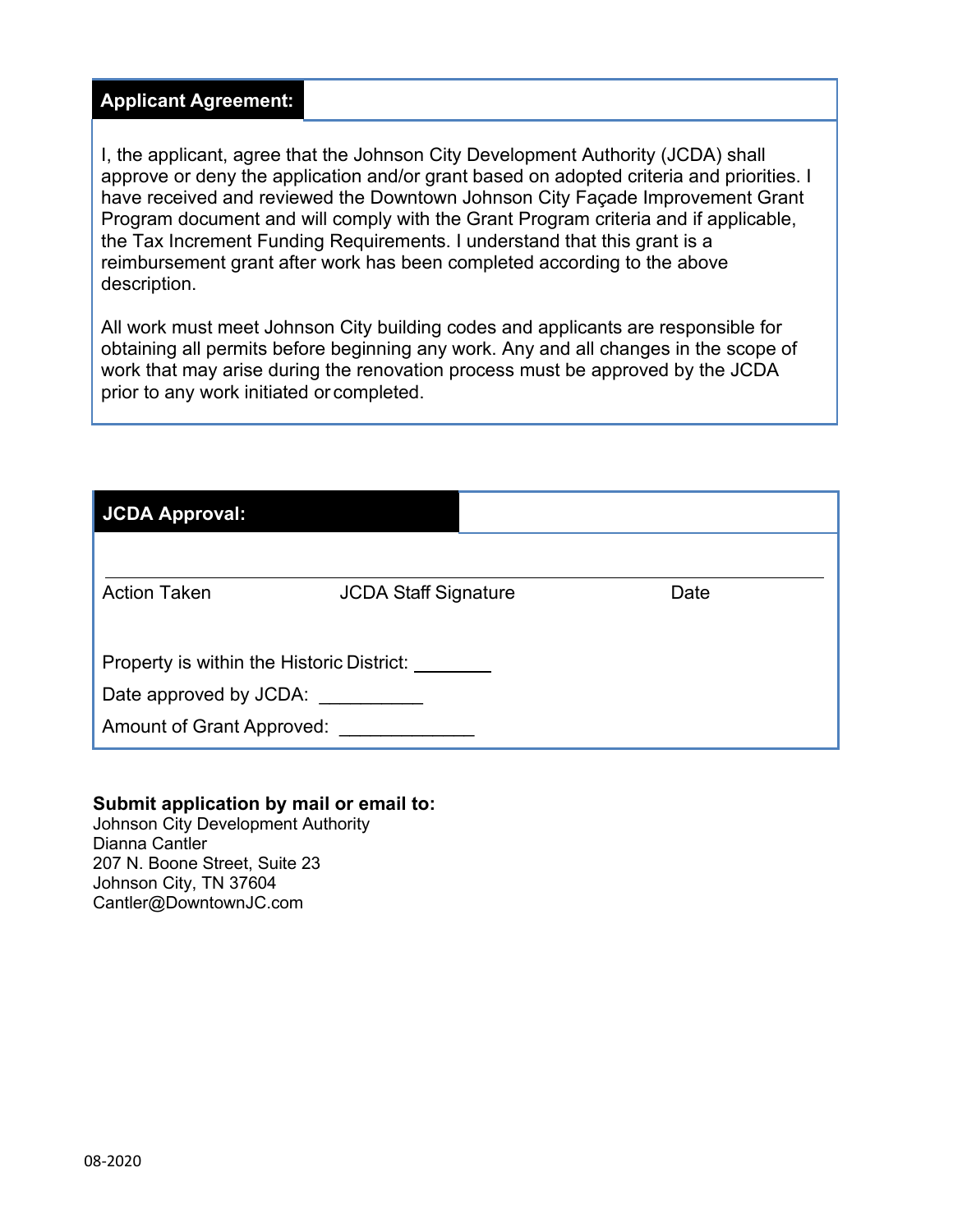

# **Downtown Johnson City Façade Improvement Grant Program Reimbursement Form**

| <b>Applicant Information</b>                                                                                                                                                                                                                                                                                                                                                                                                                                                                                                                                                                                                                                                            |
|-----------------------------------------------------------------------------------------------------------------------------------------------------------------------------------------------------------------------------------------------------------------------------------------------------------------------------------------------------------------------------------------------------------------------------------------------------------------------------------------------------------------------------------------------------------------------------------------------------------------------------------------------------------------------------------------|
|                                                                                                                                                                                                                                                                                                                                                                                                                                                                                                                                                                                                                                                                                         |
|                                                                                                                                                                                                                                                                                                                                                                                                                                                                                                                                                                                                                                                                                         |
|                                                                                                                                                                                                                                                                                                                                                                                                                                                                                                                                                                                                                                                                                         |
|                                                                                                                                                                                                                                                                                                                                                                                                                                                                                                                                                                                                                                                                                         |
|                                                                                                                                                                                                                                                                                                                                                                                                                                                                                                                                                                                                                                                                                         |
|                                                                                                                                                                                                                                                                                                                                                                                                                                                                                                                                                                                                                                                                                         |
| Project Completion Date: We have a series of the contract of the contract of the contract of the contract of the contract of the contract of the contract of the contract of the contract of the contract of the contract of t                                                                                                                                                                                                                                                                                                                                                                                                                                                          |
| <b>Required Attachments Checklist:</b>                                                                                                                                                                                                                                                                                                                                                                                                                                                                                                                                                                                                                                                  |
|                                                                                                                                                                                                                                                                                                                                                                                                                                                                                                                                                                                                                                                                                         |
| $\Box$ Completed reimbursement form.<br>$\Box$ Photographs of completed work.<br>$\Box$ Itemized list of expenditures.<br>$\Box$ Copies of all invoices and all receipts and/or canceled checks as proof that<br>materials and contracted improvements have been paid. Include name, address,<br>phone number(s) of contractor(s).<br>$\Box$ Statements certifying that all the suppliers and contractors have been paid.<br>To be coordinated by the JCDA:<br>□ Satisfactory inspection by the Johnson City Development Services Department –<br>Code and Planning Divisions.<br>$\Box$ Satisfactory inspection by the JCDA to ensure all work completed conforms to<br>work proposed. |